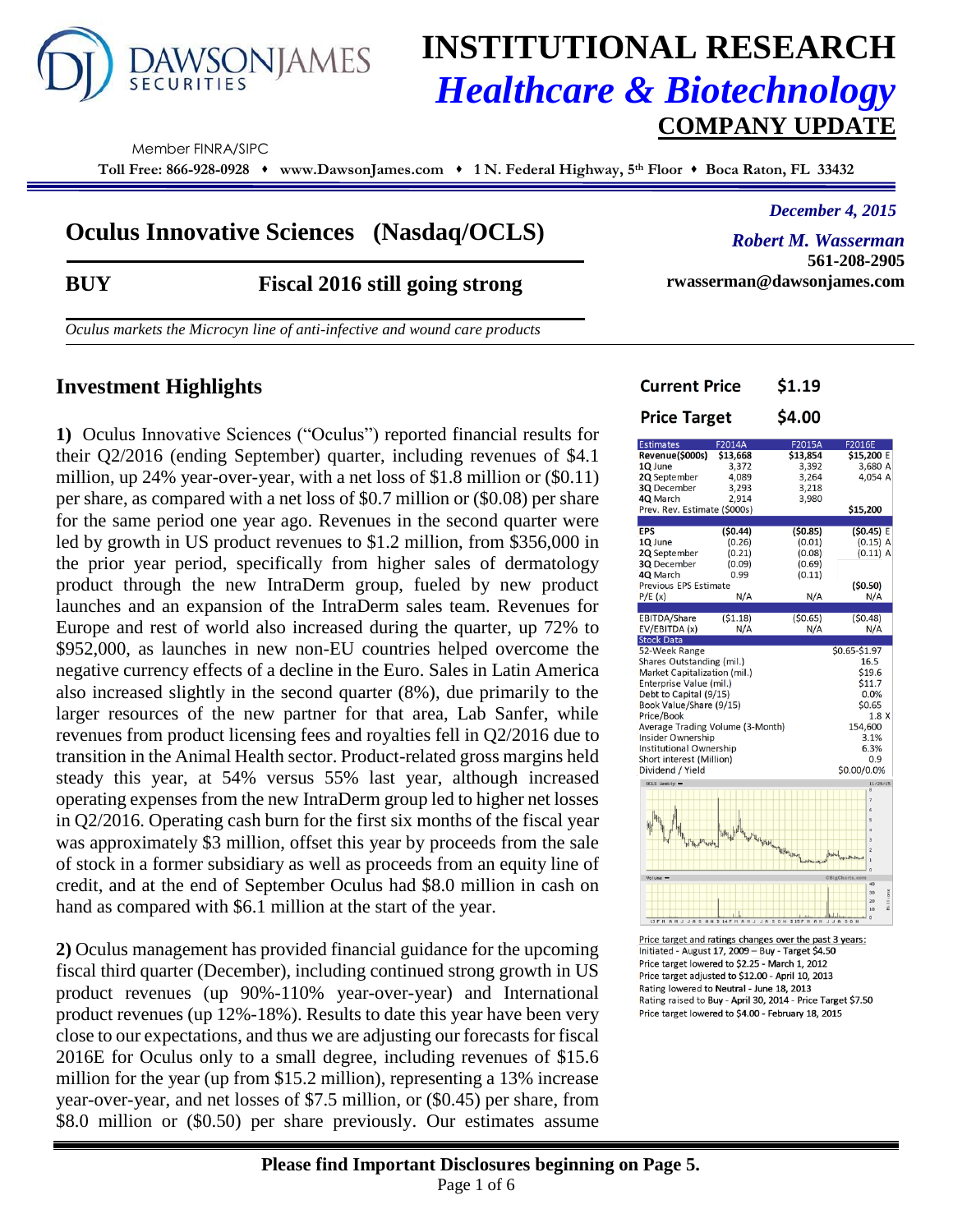product gross margins just slightly better than those of 2015, at 55.6% versus 54.5%, as well as slightly higher R&D costs of \$1.65 million (up from \$1.53 million in 2015) and S, G & A expenses of \$14.2 million (up from \$12.4 million in 2015), as well as higher weighted average shares outstanding of 16.5 million. Our forecasts of cash burn per share of \$5-\$6 million for 2016E for Oculus should provide plenty of cushion for the Company's current cash on hand of \$8 million.

**3**) Oculus recently added to its stable of 11 510(k) clearances (US) and 10 CE Marks (Europe and international) with a November 23 FDA premarket notification for its Ceramax skin barrier cream, which is targeted for an early 2016 product launch both as a stand-alone product and as part of a combination product with Alevicyn gel to address the atopic dermatitis/eczema market. Along with previously launched Microcyn-based products including Alevicyn Gel and Dermal Spray, Celacyn Scar treatment as well as an in-licensed oral branded drug, Oculus now offers products in three of the eight key dermatology areas targeted by the Company's long-term plan, including Atopic Dermatitis, Scar Management, and Derm-oriented Surgical Procedures, with four more target markets still to be launched into, including Acne, Seborrheic Dermatitis, Tinea Pedis, and additional areas of post-procedure treatment. Due to Oculus' long history of manufacturing and packaging its Microcyn technology, so far its products have shown good price elasticity as compared with other branded topicals on the market, which has helped the new IntraDerm sales force gain traction. Altogether, the Company's plan is to launch six new dermatology products over the next twelve months and double the size of its IntraDerm direct sales force from 10 to 20 by late 2016. All-in-all, Oculus is on-track to become a fully-integrated dermatologyoriented manufacturer and marketer, with a goal of achieving the type of marketplace valuations ultimately enjoyed by recent buyouts such as Stiefel Labs (\$3.6 billion), Medicis (\$2.6 billion), or Fougera Pharmaceuticals (\$1.5 billion), which fetched multiples of well over 3.5X annual revenues, as compared to Oculus' current 1.3X multiple.

# **Conclusion/Stock Valuation**

Oculus' share price has held steady this fall, reflecting an overall down market softened by investor enthusiasm over the Company's growth this year in the dermatology area. Still, with expected revenue growth in the Company's key business segments going forward, a recently strengthened balance sheet, and a number of new product-related catalysts expected as this fiscal year progresses, we believe OCLS share prices can rebound this year, and thus, we are maintaining our Buy rating on OCLS shares and our 12-18 month price target of \$4.00, based on a three stock comparable company group, including NovaBay Pharmaceuticals (NYSE MKT/NBY/Not Rated), Cubist Pharmaceuticals (Nasdaq/CBST/NR) and Medicis Pharmaceutical (based on its purchase price in 2012 by Valeant Pharmaceuticals (NYSE/VRX/NR)), using average price/revenue multiple metrics. (For full description of our most recent price target for OCLS, please refer to our Company Update dated February 18, 2015.)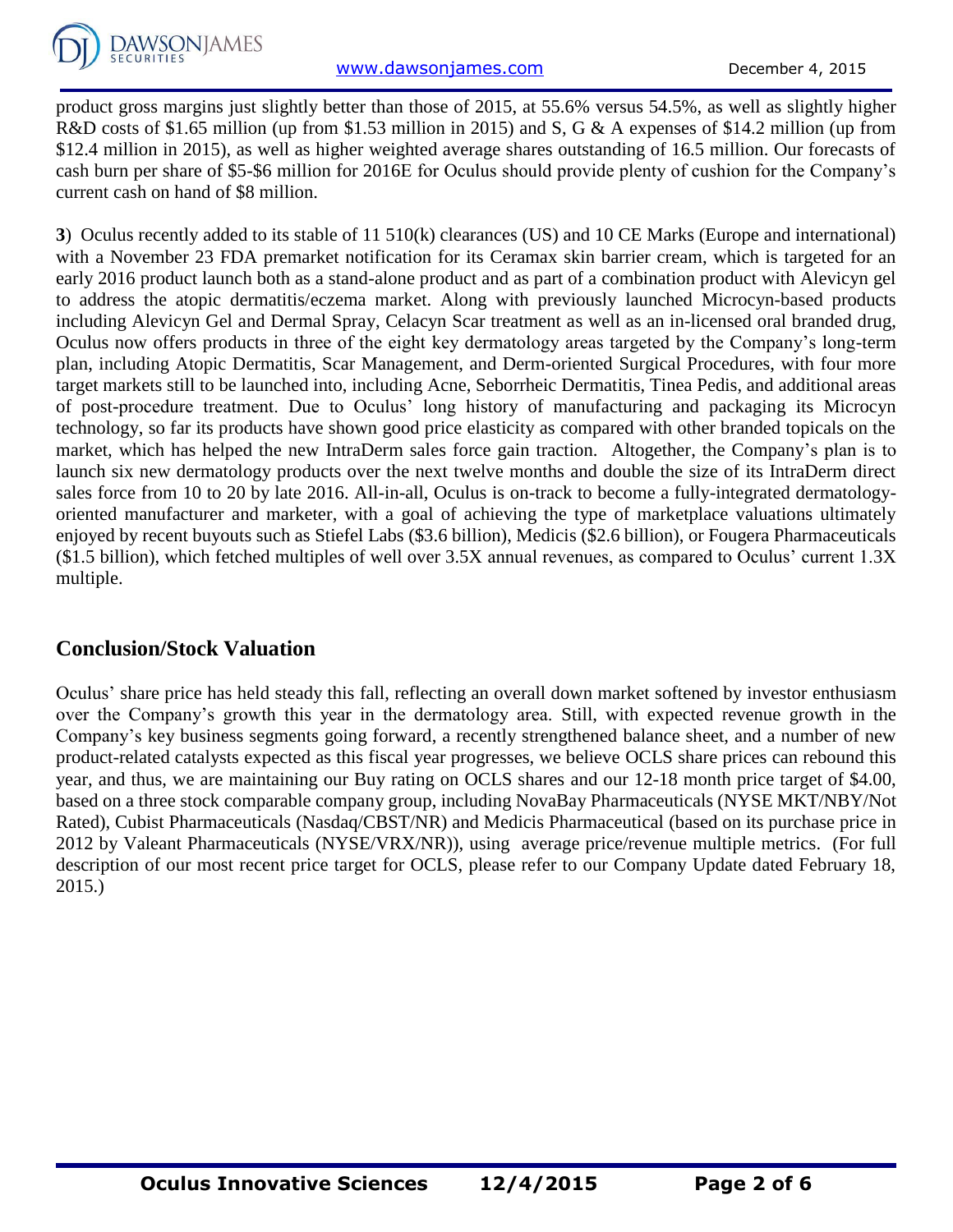

# **Risk Factors**

In addition to normal economic and market risk factors that impact most equities and the common risks shared by Oculus Innovative Sciences with other companies in the industry, we believe an investment in OCLS involves the following risks:

- **FDA and regulatory risks** Oculus is subject to regulatory review for its ongoing research and development activities, principally the US Food and Drug Administration but also with other regulatory agencies as well, including in Europe, Latin America and Asia. In addition, the manufacture and handling of commercial quantities of its Microcyn products are subject to additional oversight and regulation. There can be no assurance that the Company will receive regulatory/manufacturing approval for its products.
- **Reliance on joint venture partners and/or additional capital** Currently, Oculus has enough cash on hand to fund ongoing research and marketing development programs into fiscal 2017 (ending March), approximately. Alternatively, the Company could reach or near operating cash break-even, and meeting this objective would eliminate the need to raise additional equity capital. The Company could also continue to obtain funds through additional partnerships, in particular for prescription products or in new therapeutic or geographic markets. Currently, the Company relies on several marketing partners and distributors to drive sales of its products; should any of these partners develop financial difficulties this could diminish or even eliminate revenues from certain geographic areas or product lines.
- Need to defend patents and other intellectual property At present, the Company's existing patent portfolio on its current product line is extensive and has been defended in US courts on at least one occasion. However, as sales of its Microcyn-based products increase, this success may attract competitors and require additional expenses related to patent defense and enhancement.
- **Currency fluctuations**  Currently, Oculus derives a large portion of its revenues from foreign sources, including Mexico, and is susceptible to currency fluctuations which can adversely affect revenues and gross margins. However, with new approvals and partnerships in the US, the Company expects to derive a smaller portion of its revenues and cash flows from international sources in the future.
- Limited stock liquidity Trading volume in Oculus stock is comparatively light at an average of 150,000 shares per day. As such, news regarding Oculus, its target market, and/or competitors could lead to significant volatility in the stock price.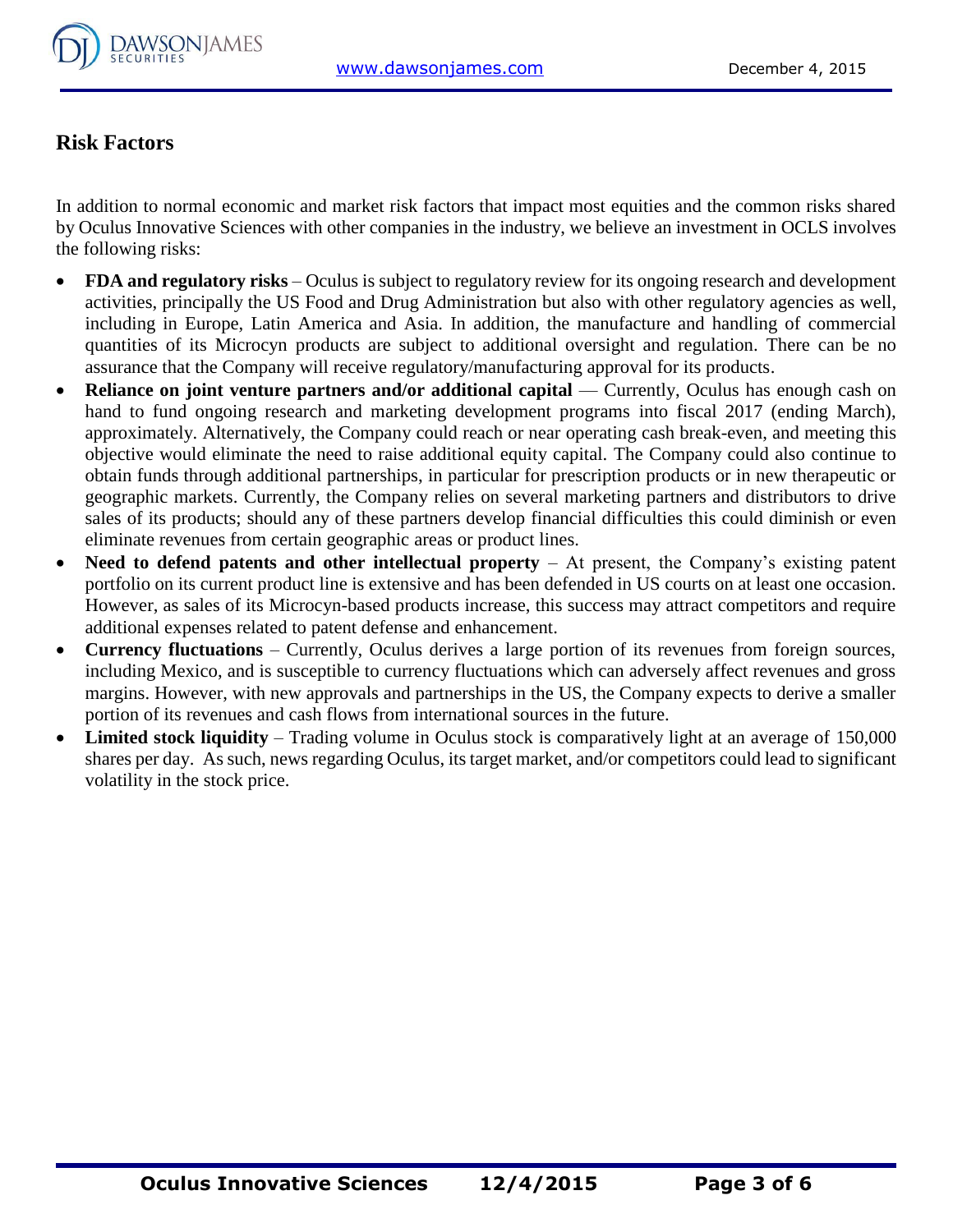

## [www.dawsonjames.com](http://www.dawsonjames.com/) December 4, 2015

Robert M. Wasserman

|                                     |          |                         |                         |          |              | <b>Oculus Innovative Sciences, Inc.</b><br><b>Consolidated Statements of Income</b><br>(In 000s, except per share data) |                         |               |                      |                         |                      |                       |
|-------------------------------------|----------|-------------------------|-------------------------|----------|--------------|-------------------------------------------------------------------------------------------------------------------------|-------------------------|---------------|----------------------|-------------------------|----------------------|-----------------------|
| <b>FYE March</b>                    | 2009     | 2010                    | 2011                    | 2012     | 1013<br>June | 2013<br>September                                                                                                       | 3013<br><b>December</b> | 4013<br>March | 2013<br><b>March</b> | 2014<br><b>March</b>    | 2015<br><b>March</b> | 2016E<br><b>March</b> |
| Revenues                            |          |                         |                         |          |              |                                                                                                                         |                         |               |                      |                         |                      |                       |
| Product and product licensing fees  | \$4,415  | \$6,298                 | \$8,826                 | \$11.853 | \$3,816      | \$4.264                                                                                                                 | \$3,357                 | \$3,146       | \$14,583             | \$12,723                | \$12,995             | \$14,400              |
| Service                             | 973      | 1.066                   | 928                     | 891      | 235          | 262                                                                                                                     | 183                     | 189           | 869                  | 945                     | 859                  | 1,250                 |
| Total revenues                      | \$5,388  | \$7,364                 | \$9,754                 | \$12,744 | \$4,051      | \$4,526                                                                                                                 | \$3,540                 | \$3,335       | \$15,452             | \$13,668                | \$13,854             | \$15,650              |
| Cost of revenues                    |          |                         |                         |          |              |                                                                                                                         |                         |               |                      |                         |                      |                       |
| Product                             | 1.673    | 2.633                   | 2.876                   | 3.254    | 988          | 1.092                                                                                                                   | 906                     | 990           | 3,976                | 4,510                   | 5.908                | 6,400                 |
| Service                             | 913      | 853                     | 737                     | 776      | 179          | 234                                                                                                                     | 163                     | 157           | 733                  | 761                     | 658                  | 1,000                 |
| Total cost of revenues              | 2.586    | 3.486                   | 3.613                   | 4,030    | 1,167        | 1.326                                                                                                                   | 1.069                   | 1,147         | 4,709                | 5.271                   | 6,566                | 7,400                 |
| <b>Gross Profit</b>                 | 2.802    | 3,878                   | 6.141                   | 8.714    | 2,884        | 3,200                                                                                                                   | 2,471                   | 2,188         | 10,743               | 8.397                   | 7,288                | 8,250                 |
| <b>Operating Expenses:</b>          |          |                         |                         |          |              |                                                                                                                         |                         |               |                      |                         |                      |                       |
| Research and development            | 6.252    | 1.996                   | 2.046                   | 1.981    | 532          | 513                                                                                                                     | 509                     | 669           | 2,223                | 2.887                   | 1.533                | 1.650                 |
| Selling, General and administrative | 13,857   | 9,898                   | 11.600                  | 13,200   | 2,847        | 3,504                                                                                                                   | 2.642                   | 2,901         | 11,894               | 11.561                  | 12.414               | 14,200                |
| Operating income (loss)             | (17.307) | (8,016)                 | (7,505)                 | (6, 467) | (495)        | (817)                                                                                                                   | (680)                   | (1,382)       | (3, 374)             | (6,051)                 | (6, 659)             | (7,600)               |
| Interest expense                    | (437)    | (8)                     | (406)                   | (931)    | (288)        | (280)                                                                                                                   | (275)                   | (264)         | (1, 107)             | (1,058)                 | (2)                  | $\mathbf{0}$          |
| Other (income) expense, net         | 88       | (208)                   | 152                     | 69       | 1.228        | (422)                                                                                                                   | (957)                   | (799)         | (950)                | 10,843                  | (1, 542)             | 100                   |
| Income (loss) before tax            | (17,656) | (8, 232)                | (7, 759)                | (7, 329) | 445          | (1.519)                                                                                                                 | (1, 912)                | (2,445)       | (5, 431)             | 3.734                   | (8, 203)             | (7,500)               |
| Preferred stock dividends           | 0        | $\overline{\mathbf{0}}$ | $\overline{\mathbf{0}}$ | 0        | (1,062)      | $\overline{\mathbf{0}}$                                                                                                 | 0                       | 0             | (1.062)              | $\overline{\mathbf{0}}$ | $\underline{0}$      | $\overline{0}$        |
| Net income (loss)                   | (17,656) | (8, 232)                | (7, 759)                | (7, 329) | (617)        | (1, 519)                                                                                                                | (1, 912)                | (2, 445)      | (6, 493)             | 3,734                   | (8, 203)             | (7,500)               |
| Basic income per share              | (S7.62)  | (S2.51)                 | ( \$2.06)               | (S1.87)  | (S0.14)      | (S0.33)                                                                                                                 | (S0.37)                 | (S0.44)       | (\$1.30)             | \$0.54                  | (50.85)              | (S0.45)               |
| Diluted income per share            | (S7.62)  | (S2.51)                 | (S2.06)                 | (S1.87)  | (S0.14)      | (S0.33)                                                                                                                 | (S0.37)                 | (S0.44)       | (S1.30)              | \$0.54                  | (S0.85)              | (S0.45)               |
| Basic shares outstanding            | 2.317    | 3.285                   | 3.768                   | 3.912    | 4,514        | 4.659                                                                                                                   | 5.126                   | 5.604         | 4,976                | 6.882                   | 9.657                | 16,500                |
| Diluted shares outstanding          | 2.317    | 3,285                   | 3.768                   | 3.912    | 4.514        | 4.659                                                                                                                   | 5.126                   | 5.604         | 4.976                | 6.898                   | 9.657                | 16,500                |
| Key ratios:                         |          |                         |                         |          |              |                                                                                                                         |                         |               |                      |                         |                      |                       |
| Product/Royalties revenue growth    | 53.2%    | 42.7%                   | 40.1%                   | 34.3%    | 40.8%        | 25.8%                                                                                                                   | 29.3%                   | $-0.3%$       | 23.0%                | $-12.8%$                | 2.1%                 | 10.8%                 |
| Gross margin-products               | 62.1%    | 58.2%                   | 67.4%                   | 72.5%    | 74.1%        | 74.4%                                                                                                                   | 73.0%                   | 68.5%         | 72.7%                | 64.6%                   | 54.5%                | 55.6%                 |
| R&D/revenue                         | 116.0%   | 27.1%                   | 21.0%                   | 15.5%    | 13.1%        | 11.3%                                                                                                                   | 14.4%                   | 20.1%         | 14.4%                | 21.1%                   | 11.1%                | 10.5%                 |
| S. G & A/revenues                   | 257.2%   | 134.4%                  | 118.9%                  | 103.6%   | 70.3%        | 77.4%                                                                                                                   | 74.6%                   | 87.0%         | 77.0%                | 84.6%                   | 89.6%                | 90.7%                 |
| Non-cash items                      | \$3,335  | \$2,245                 | \$2,793                 | \$2,730  | \$625        | \$450                                                                                                                   | \$525                   | \$1,172       | \$2,772              | \$2,600                 | \$2,024              | \$2,200               |
| <b>Tax Rate</b>                     | N/A      | N/A                     | N/A                     | N/A      | N/A          | N/A                                                                                                                     | N/A                     | N/A           | N/A                  | N/A                     | N/A                  | N/A                   |
| Cash Flow/share                     | (S6.18)  | (S1.51)                 | (S1.32)                 | (S1.18)  | \$0.00       | (S0.23)                                                                                                                 | (S0.27)                 | (S0.23)       | (S0.73)              | (S0.67)                 | (S0.48)              | (S0.33)               |
| EBITDA/share                        | (S6.14)  | (51.21)                 | (\$1.28)                | (S1.16)  | (50.03)      | (S0.32)                                                                                                                 | (S0.46)                 | (S0.37)       | (\$1.18)             | (S0.65)                 | (S0.48)              | (S0.33)               |

|                                  | <b>Balance Sheets</b> |          |       | <b>Quarterly Earnings Comparisons</b> |             |                 |              |              |
|----------------------------------|-----------------------|----------|-------|---------------------------------------|-------------|-----------------|--------------|--------------|
|                                  | (S000s)               |          |       | June                                  | <b>Sept</b> | <b>December</b> | <b>March</b> | <b>Total</b> |
| Assets:                          | 3/31/15               | 9/30/15  |       | Revenues (in \$000)                   |             |                 |              |              |
| Cash and equivalents             | \$6,136               | \$7,974  | 2008  | 866                                   | 977         | 1,066           | 926          | 3,835        |
| Accounts receivable, net         | 1,517                 | 2,572    | 2009  | 1,211                                 | 1.481       | 1,221           | 1,475        | 5,388        |
| Inventories, net                 | 1.402                 | 1,670    | 2010  | 1,847                                 | 1.672       | 1.613           | 2,232        | 7,364        |
| Prepaid expenses & other         | 592                   | 461      | 2011  | 2.264                                 | 2,466       | 2,313           | 2,711        | 9,754        |
| <b>Total current</b>             | 9,647                 | 12,677   | 2012  | 2,940                                 | 3,663       | 2,790           | 3,351        | 12,744       |
| Property & equip., net           | 795                   | 835      | 2013  | 4,051                                 | 4,526       | 3,540           | 3,335        | 15,452       |
| Other assets                     | 4,606                 | 72       | 2014  | 3.372                                 | 4.089       | 3,293           | 2,914        | 13,668       |
| <b>TOTAL ASSETS</b>              | \$15,048              | \$13,584 | 2015  | 3.392                                 | 3.264       | 3,218           | 3,980        | 13,854       |
|                                  |                       |          | 2016E | 3,680                                 | 4,054       |                 |              | 15,650       |
| Liabilities:                     |                       |          |       |                                       |             |                 |              |              |
| Accounts payable                 | \$932                 | \$1,161  |       | <b>Earnings per Share</b>             |             |                 |              |              |
| Accrued expenses                 | 1.562                 | 1.412    | 2008  | (2.97)                                | (3.09)      | (2.80)          | (2.36)       | (11.18)      |
| Long-term debt - current portion | 87                    | Ō        | 2009  | (2.29)                                | (3.04)      | (1.46)          | (0.91)       | (7.62)       |
| <b>Total current</b>             | 2,581                 | 2,573    | 2010  | (1.28)                                | (0.58)      | (0.38)          | (0.40)       | (2.51)       |
| Long-term debt                   |                       |          | 2011  | (0.63)                                | (0.41)      | (0.60)          | (0.42)       | (2.06)       |
| Other long-term                  | 413                   | 263      | 2012  | (0.57)                                | (0.22)      | (0.66)          | (0.43)       | (1.87)       |
| Total long-term liabilities      | 413                   | 263      | 2013  | (0.14)                                | (0.33)      | (0.37)          | (0.44)       | (1.30)       |
| Stockholders' equity             | 12,054                | 10,748   | 2014  | (0.26)                                | (0.21)      | (0.09)          | 0.99         | 0.54         |
| <b>TOTAL LIAB &amp; EO</b>       | \$15,048              | \$13,584 | 2015  | (0.01)                                | (0.08)      | (0.69)          | (0.11)       | (0.85)       |
|                                  |                       |          | 2016E | (0.15)                                | (0.11)      |                 |              | (0.45)       |

| <b>Revenues by Segment</b>              |          |          |                |
|-----------------------------------------|----------|----------|----------------|
| Revenues by Geographic area (FYE March) | 2014     | 2015     | 2016E          |
| Product-related revenues                |          |          |                |
| <b>United States</b>                    | 1.406    | 1.988    | 3,500          |
| Mexico                                  | 3,758    | 5.053    | 5,900          |
| Europe and rest-of-world                | 2,046    | 2,908    | 3,400          |
| Total product                           | 7.210    | 9.949    | 12,800         |
| Product license fees and royalties      |          |          |                |
| Sanfer Labs/More Pharma                 | 1.501    | 1.499    | 1.200          |
| Innovacyn/Veterinary                    | 3.100    | 1.120    | 50             |
| Exeltis/Quinnova                        | 807      | 427      | 350            |
| Other                                   | 105      |          | $\overline{0}$ |
| Total license fees and royalties        | 5.513    | 3.046    | 1.600          |
| Service revenues                        | 945      | 859      | 1.250          |
| Total                                   | \$13,668 | \$13.854 | \$15,650       |

*Source: Dawson James Securities, Inc. estimates; Company documents*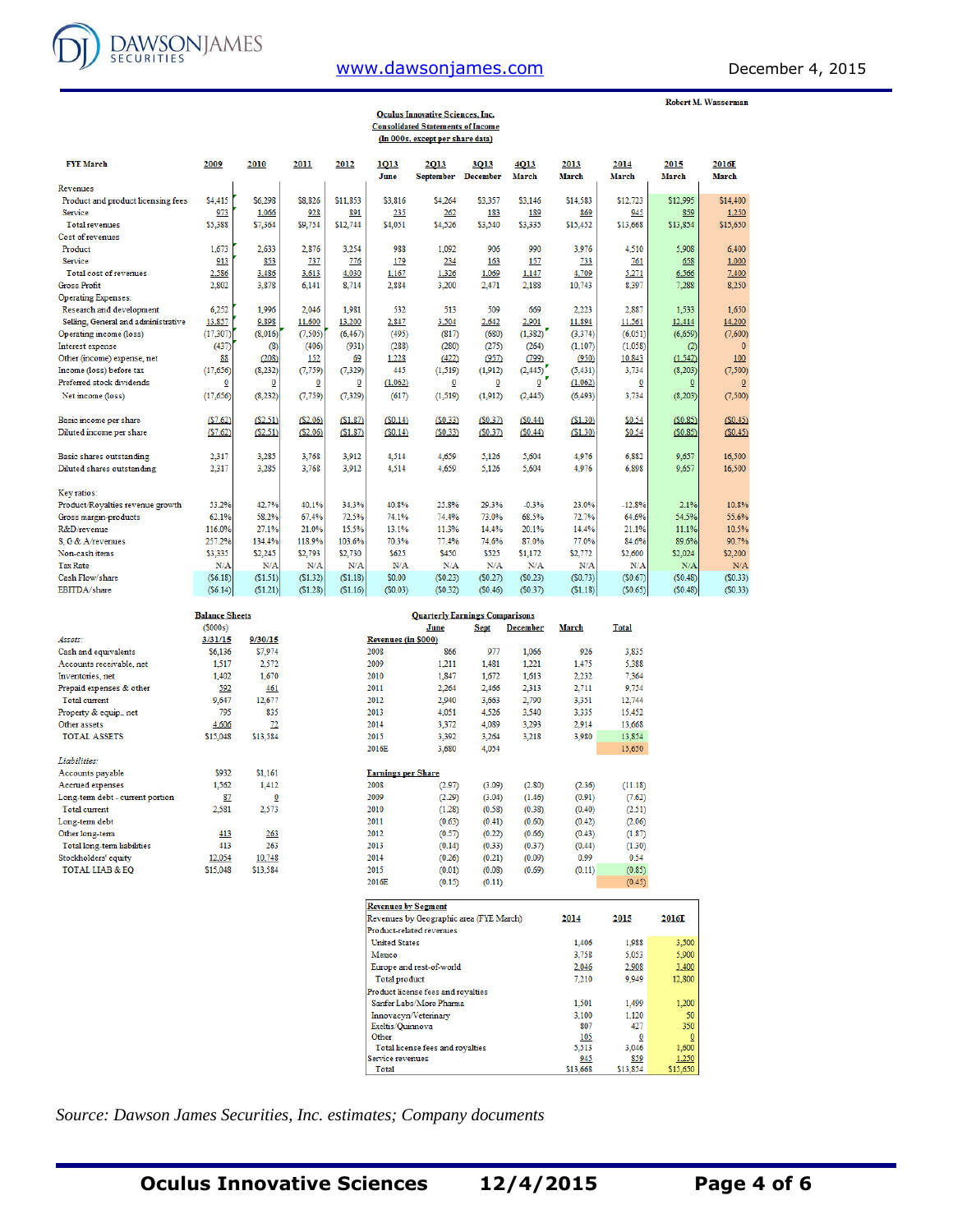

#### **Important Disclosures:**

#### **Price Chart:**



Price target and ratings changes over the past 3 years: Initiated – August 17, 2009 – Buy - Target \$4.50 Lowered price target to \$2.25 – Buy - March 1, 2012 Adjusted price target to \$12 - Buy – April 10, 2013 Rating lowered to Neutral - June 19, 2013 Rating raised to Buy – April 30, 2014 –Price Target \$7.50 Lowered price target to \$4.00 – Buy – February 18, 2015

Dawson James Securities, Inc. (the "Firm") is a member of the Financial Industry Regulatory Authority ("FINRA") and the Securities Investor Protection Corporation ("SIPC").

The Firm does not make a market in the securities of the profiled company. The Firm has received investment banking compensation from this company in the past and may seek compensation for investment banking services in the future. The Firm has not received any other compensation from the profiled company in the last 12 months.

Neither the research analyst(s) whose name appears on this report nor any member of his (their) household is an officer, director or advisory board member of these companies. The Firm and/or its directors and employees may own securities of the company(s) in this report and may increase or decrease holdings in the future. As of November 30, 2015, however, the Firm as a whole did not beneficially own 1% or more of any class of common equity securities of the subject company.

The Firm, its officers, directors, analysts or employees may effect transactions in and have long or short positions in the securities (or options or warrants related to those securities) of the companies subject to this report. The Firm may effect transactions as principal or agent in those securities.

Analysts receive no direct compensation in connection with the Firm's investment banking business. All Firm employees, including the analyst(s) responsible for preparing this report, may be eligible to receive non-product or service specific monetary bonus compensation that is based upon various factors, including total revenues of the Firm and its affiliates as well as a portion of the proceeds from a broad pool of investment vehicles consisting of components of the compensation generated by investment banking activities, including but not limited to shares of stock and/or warrants, which may or may not include the securities referenced in this report.

Although the statements in this report have been obtained from and are based upon recognized statistical services, issuer reports or communications, or other sources that the Firm believes to be reliable, we cannot guarantee their accuracy. All opinions and estimates included in this report constitute the analyst's judgment as of the date of this report and are subject to change without notice.

**Information about valuation methods and risks can be found in the "STOCK VALUATION" and "RISKS" sections of this report.**